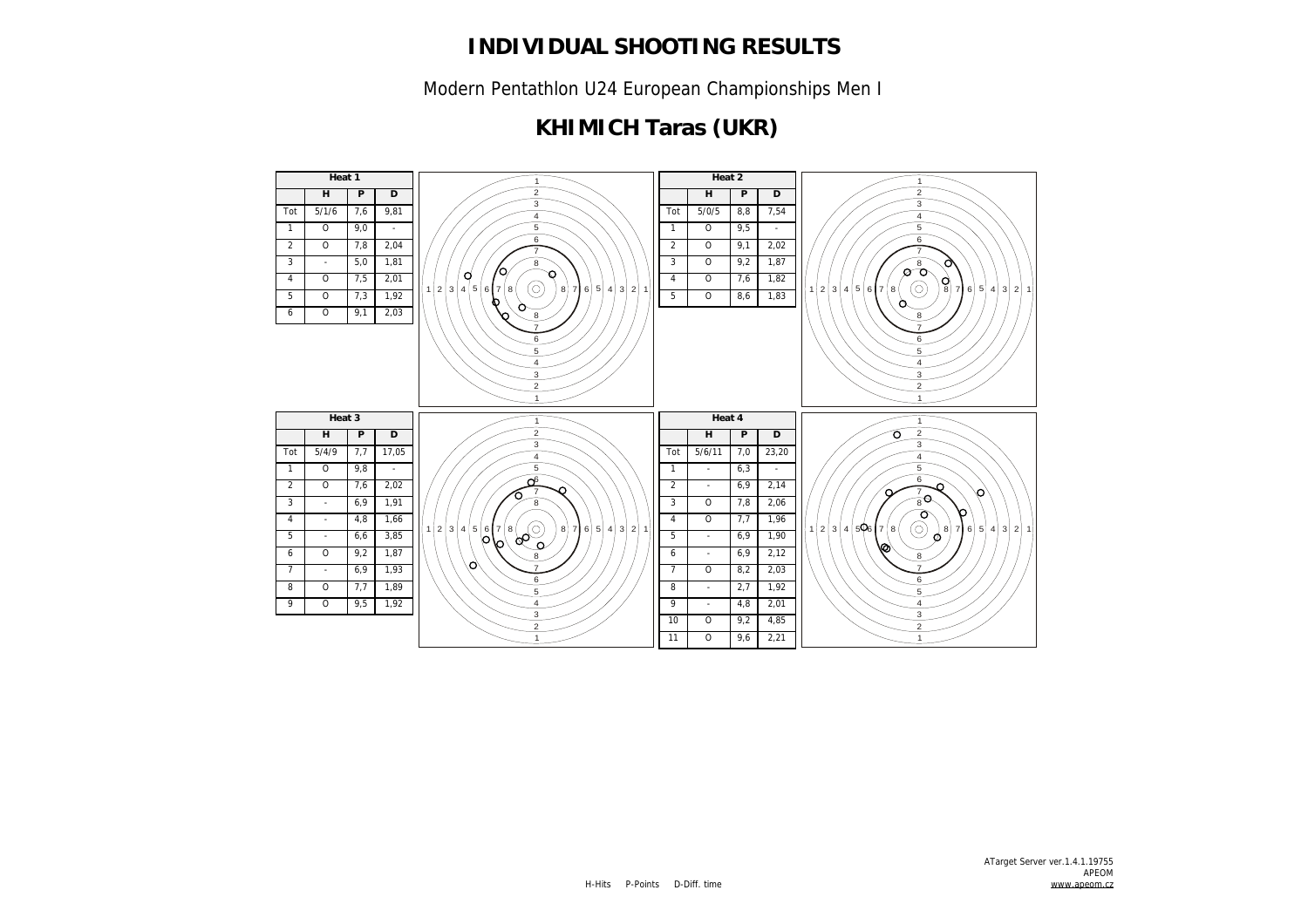Modern Pentathlon U24 European Championships Men I

## **PURONAS Titas (LTU)**

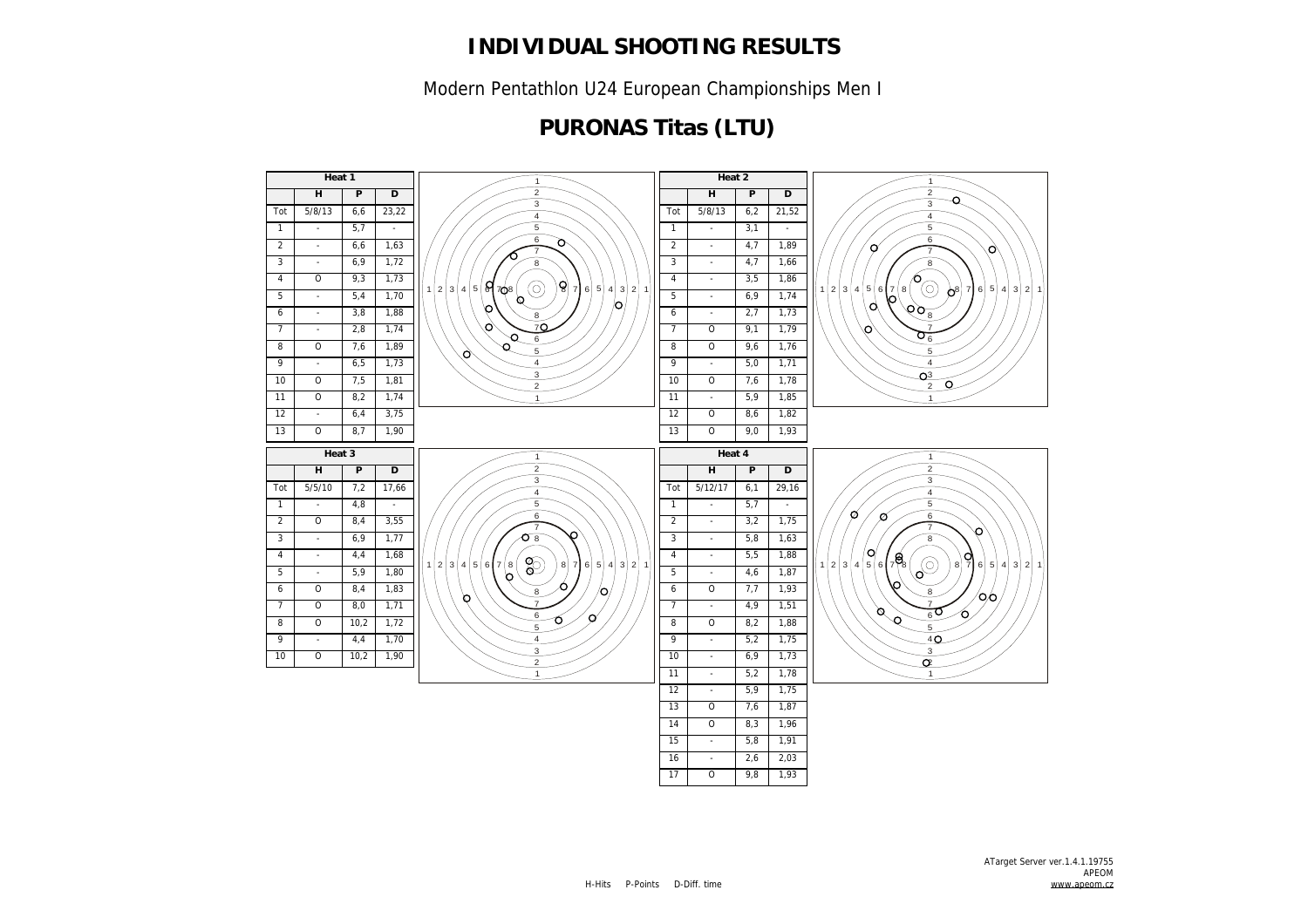Modern Pentathlon U24 European Championships Men I

## **KASPERCZAK Kamil (POL)**

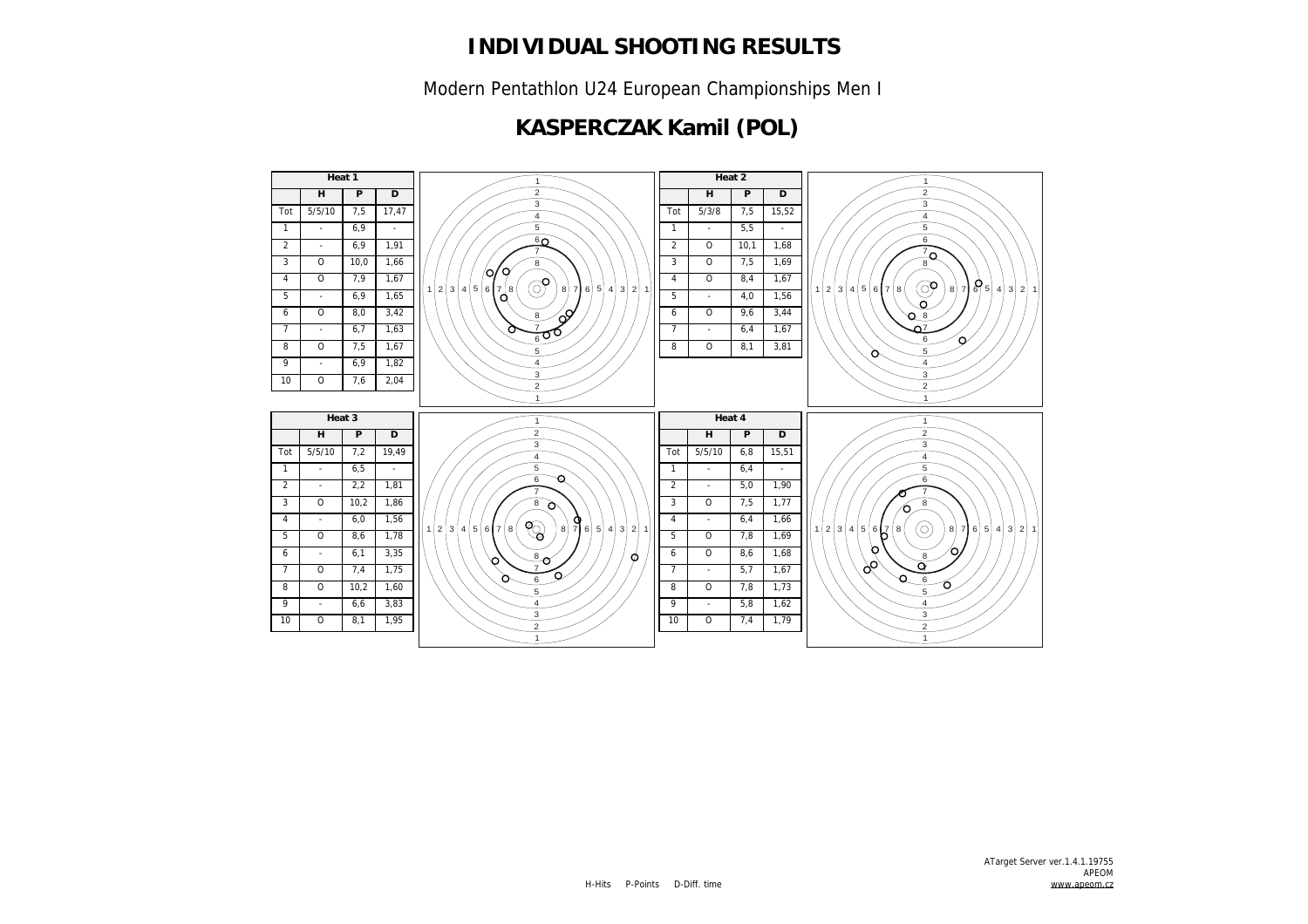Modern Pentathlon U24 European Championships Men I

## **GUTKOWSKI Lukasz (POL)**

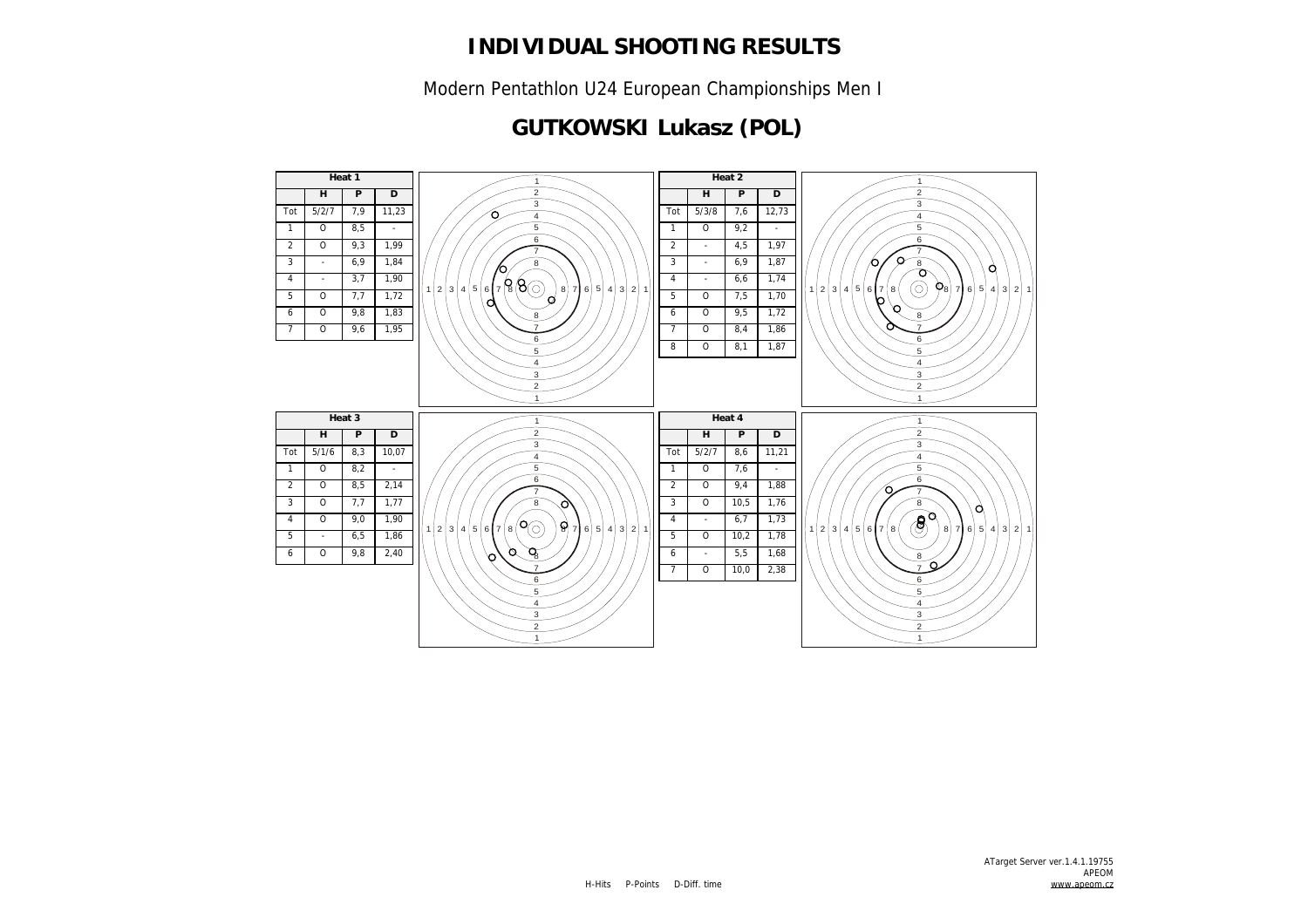Modern Pentathlon U24 European Championships Men I

## **ANDERSON Guy (GBR)**

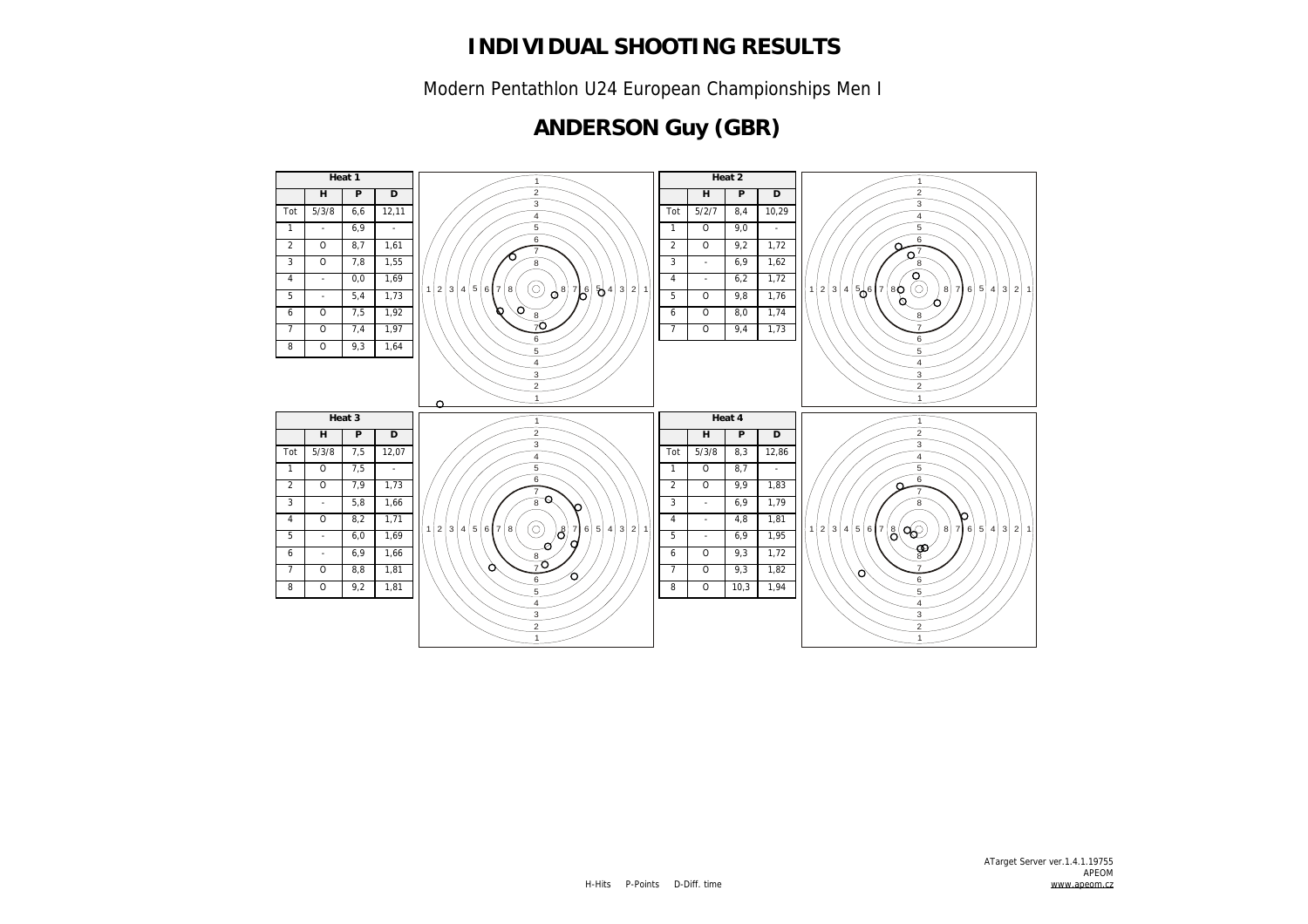Modern Pentathlon U24 European Championships Men I

# **LUKES Matej (CZE)**

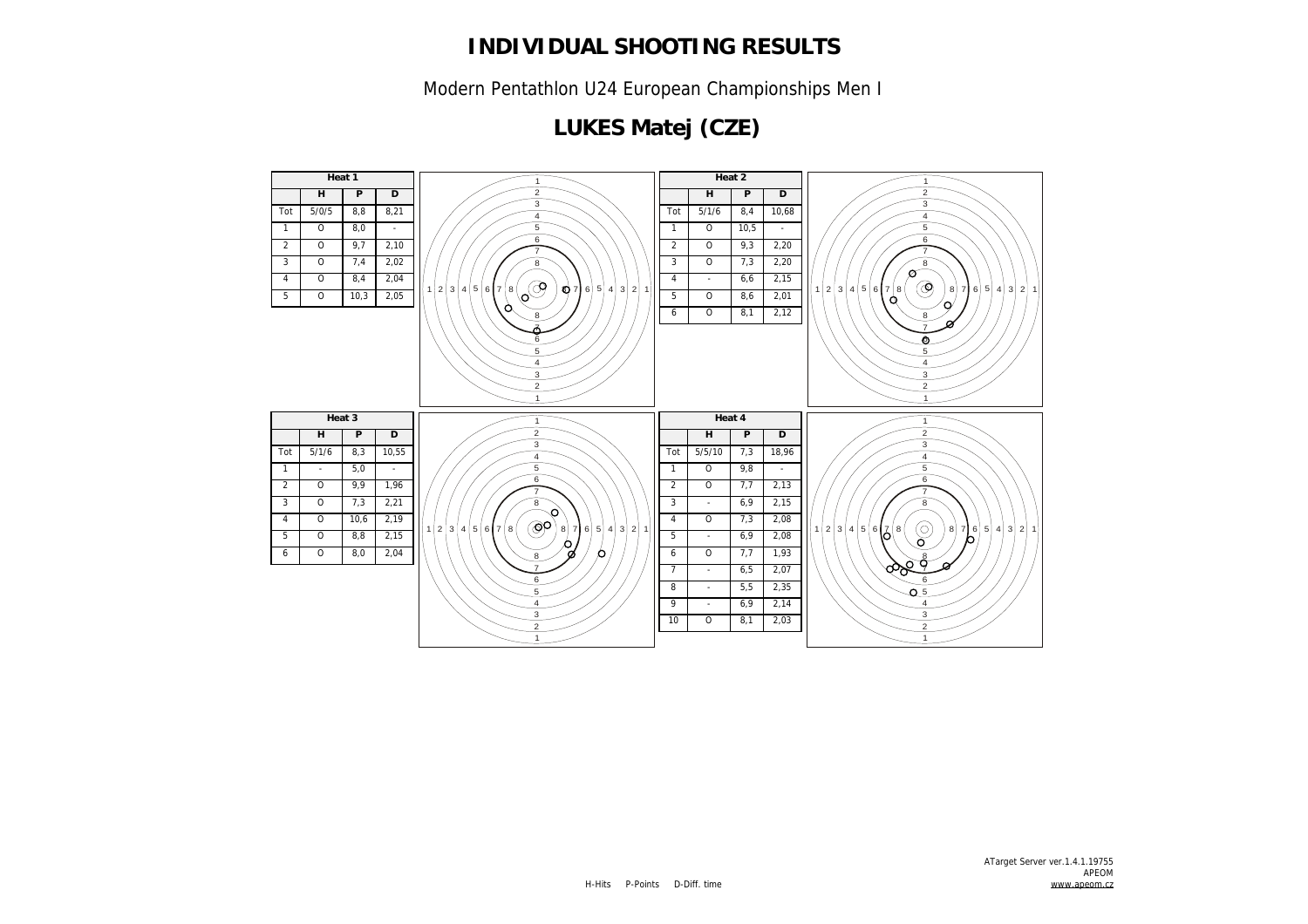Modern Pentathlon U24 European Championships Men I

## **HOFER Maxence (SUI)**

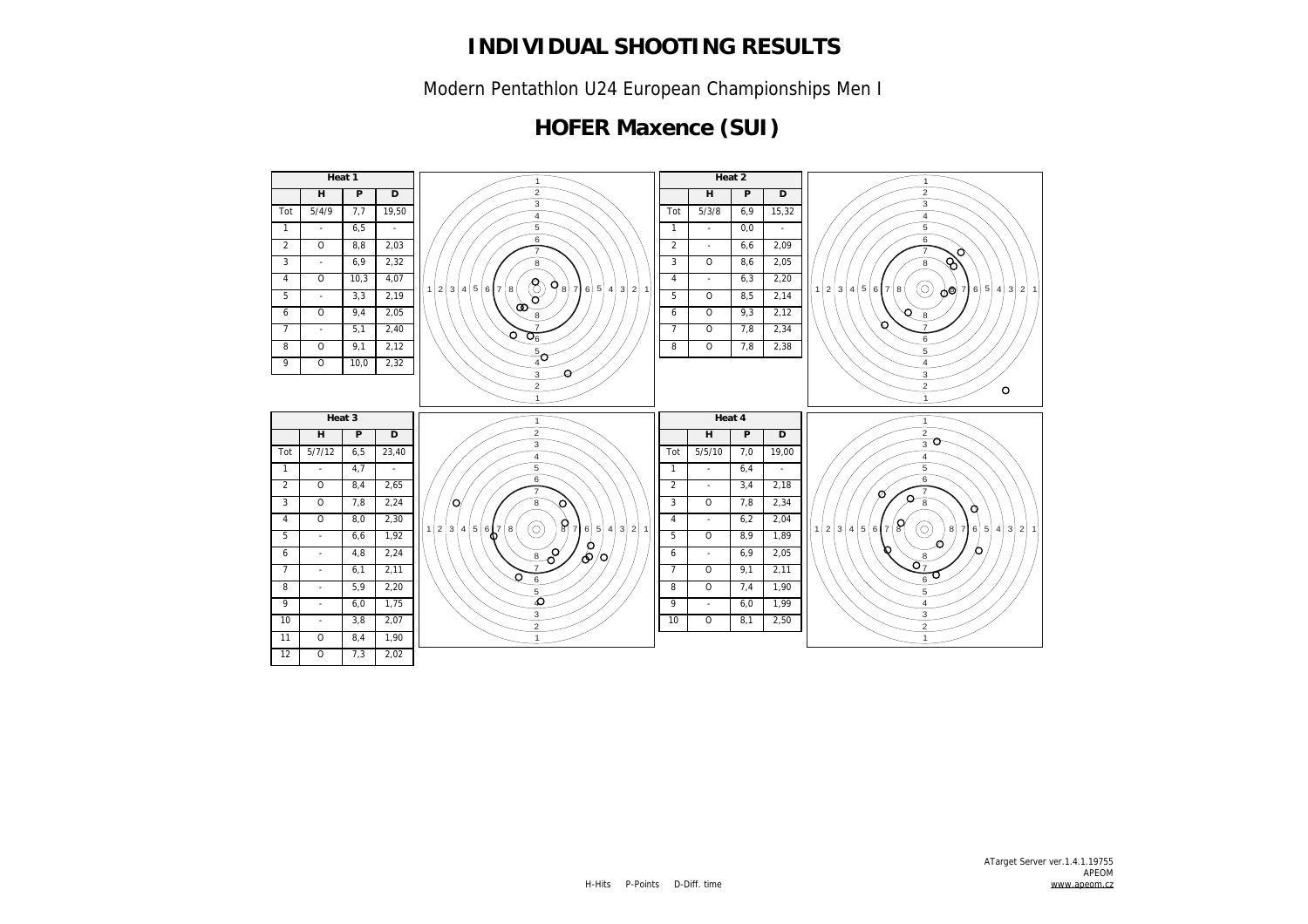Modern Pentathlon U24 European Championships Men I

## **VAGNORIUS Paulius (LTU)**

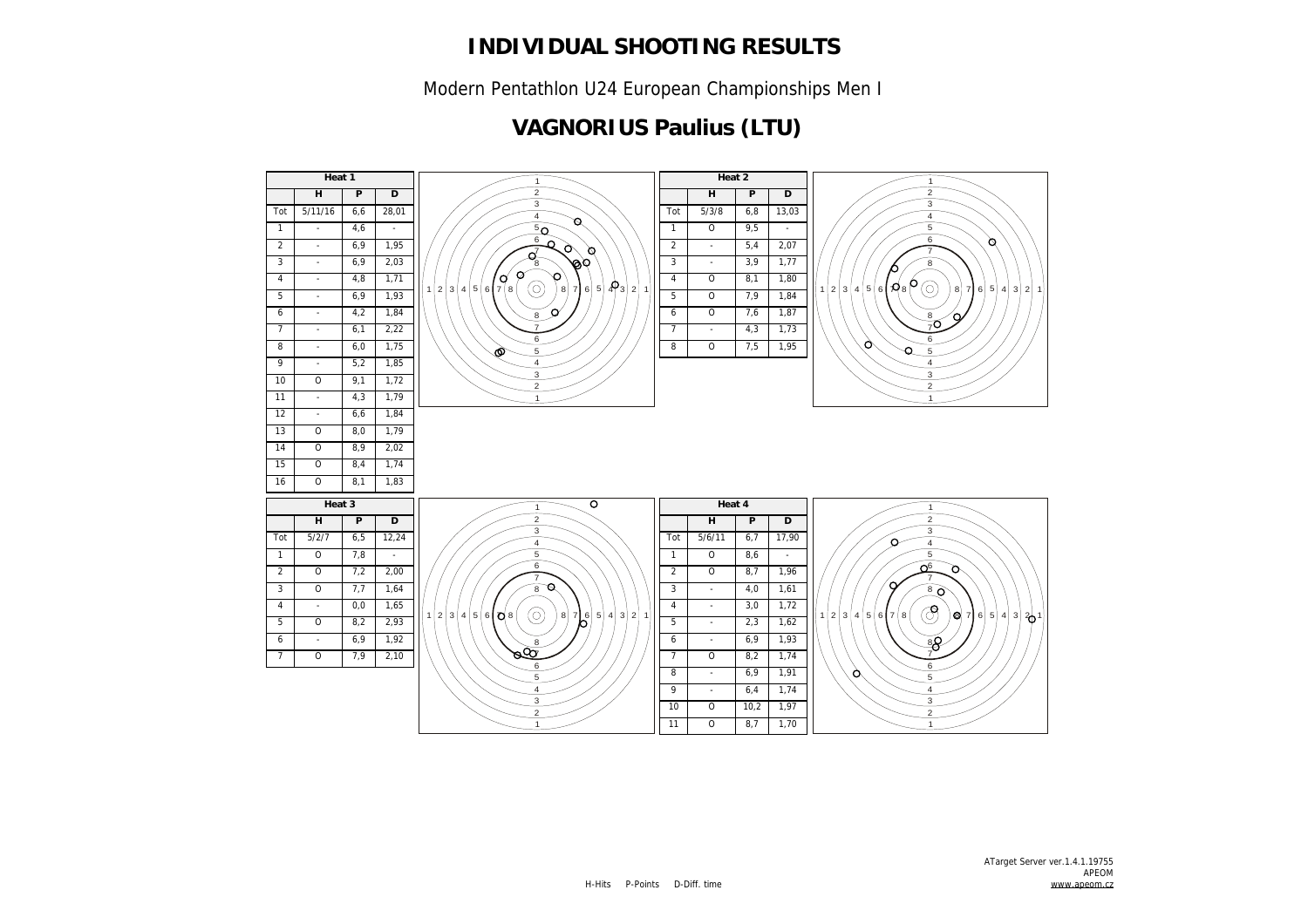Modern Pentathlon U24 European Championships Men I

## **O'BRIEN Tim (IRL)**

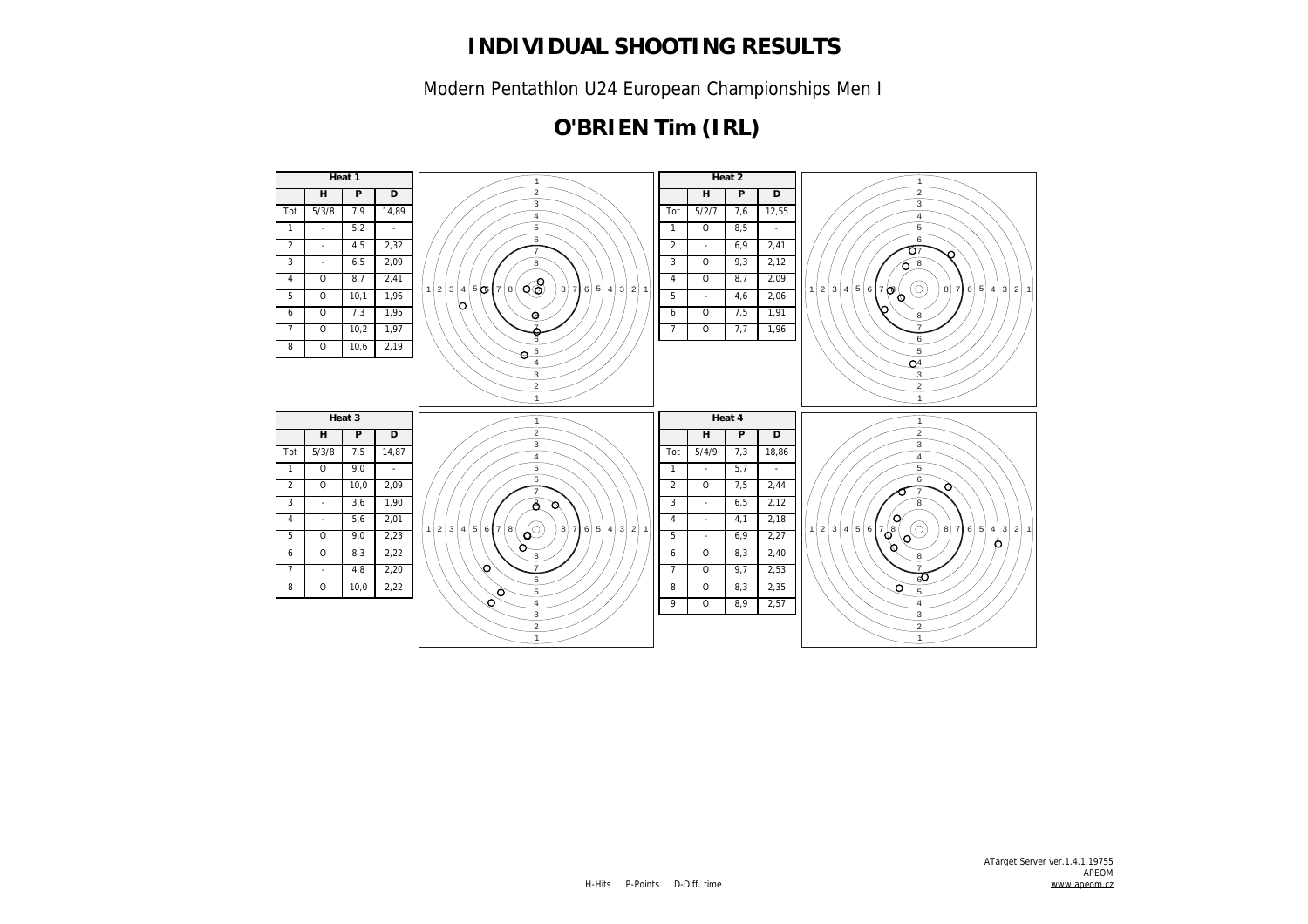Modern Pentathlon U24 European Championships Men I

## **TAMAS Botond (HUN)**

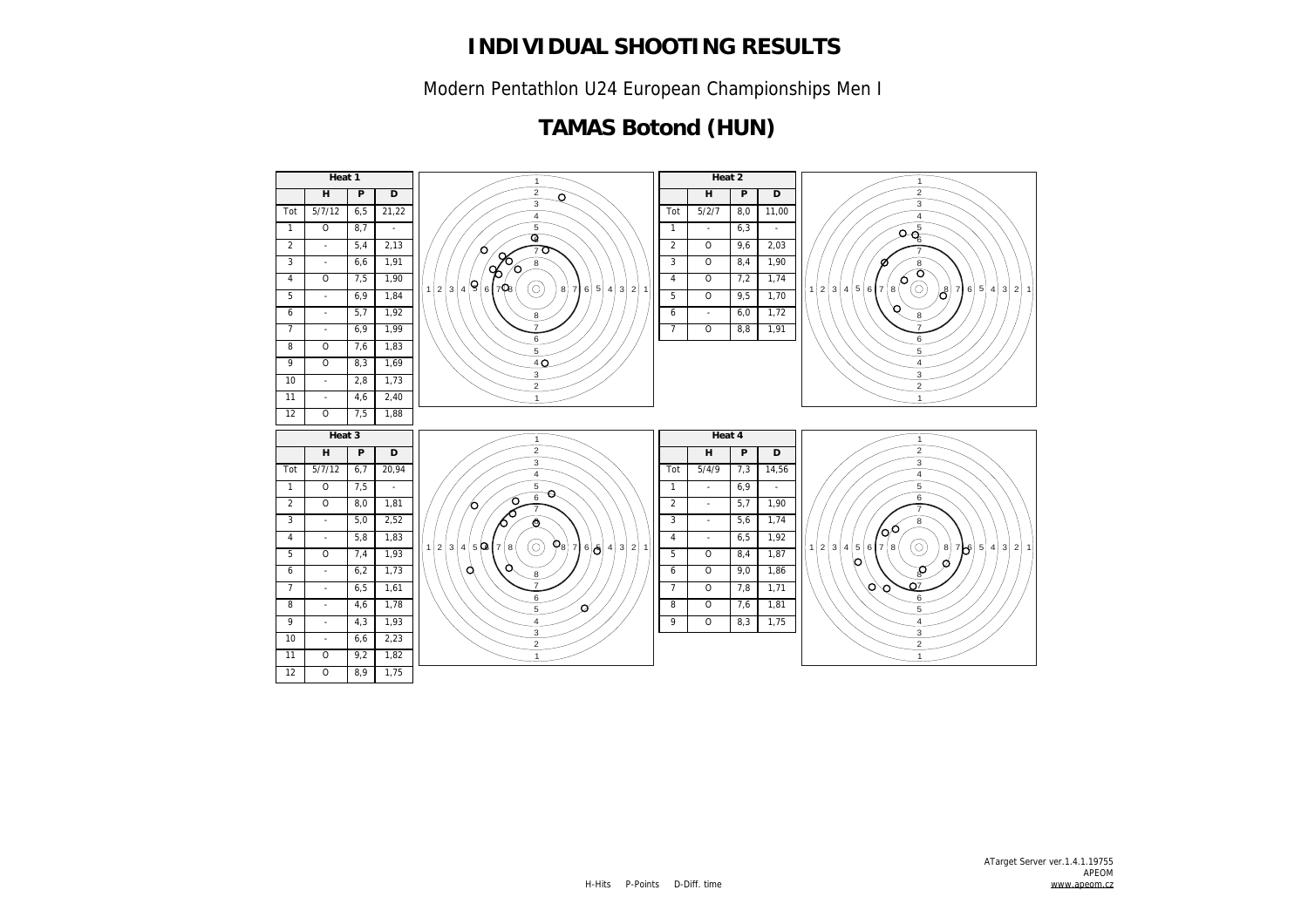Modern Pentathlon U24 European Championships Men I

## **HOOD Joshua (GBR)**

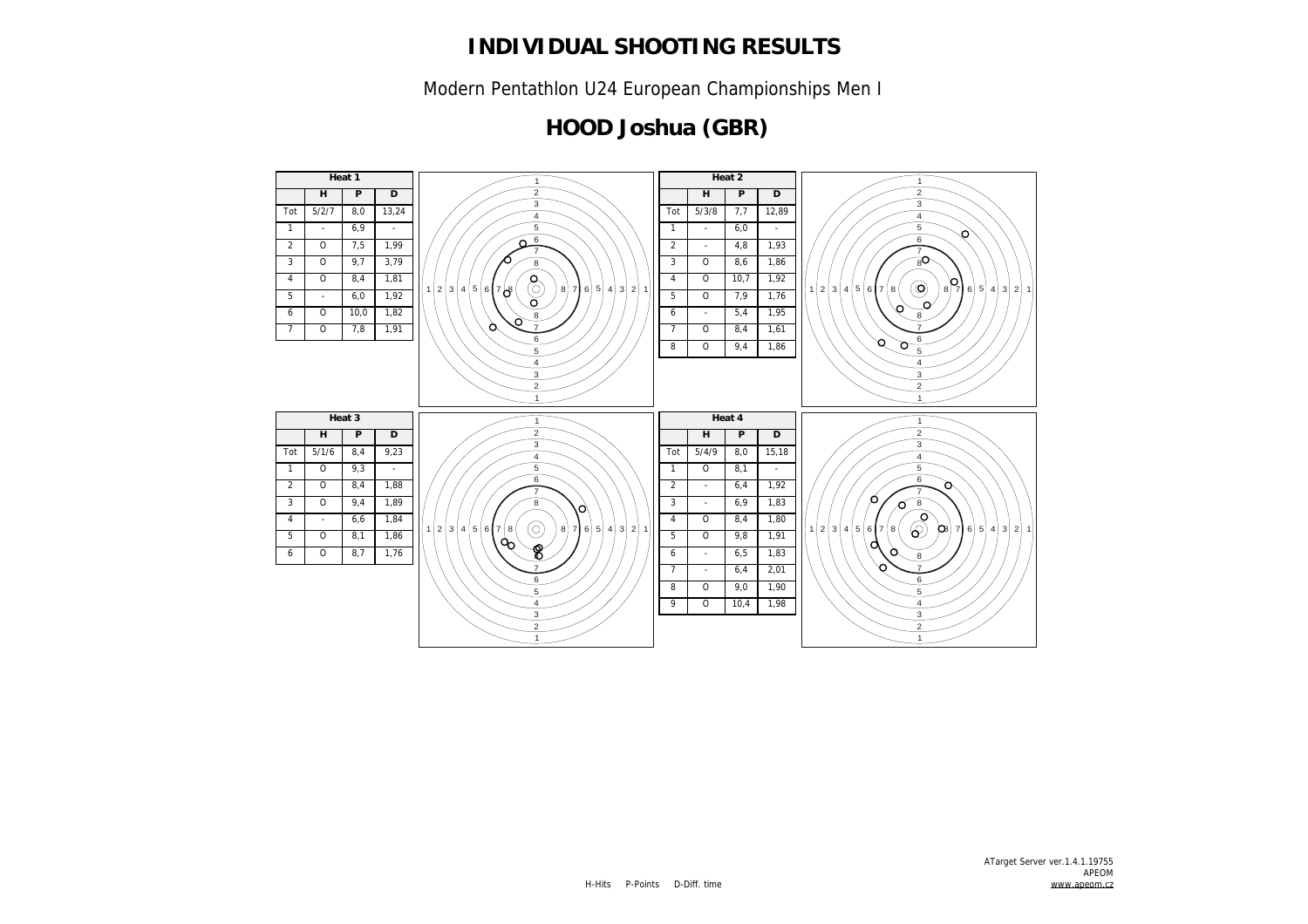Modern Pentathlon U24 European Championships Men I

# **CHMIELIAUSKAS Nojus (LTU)**

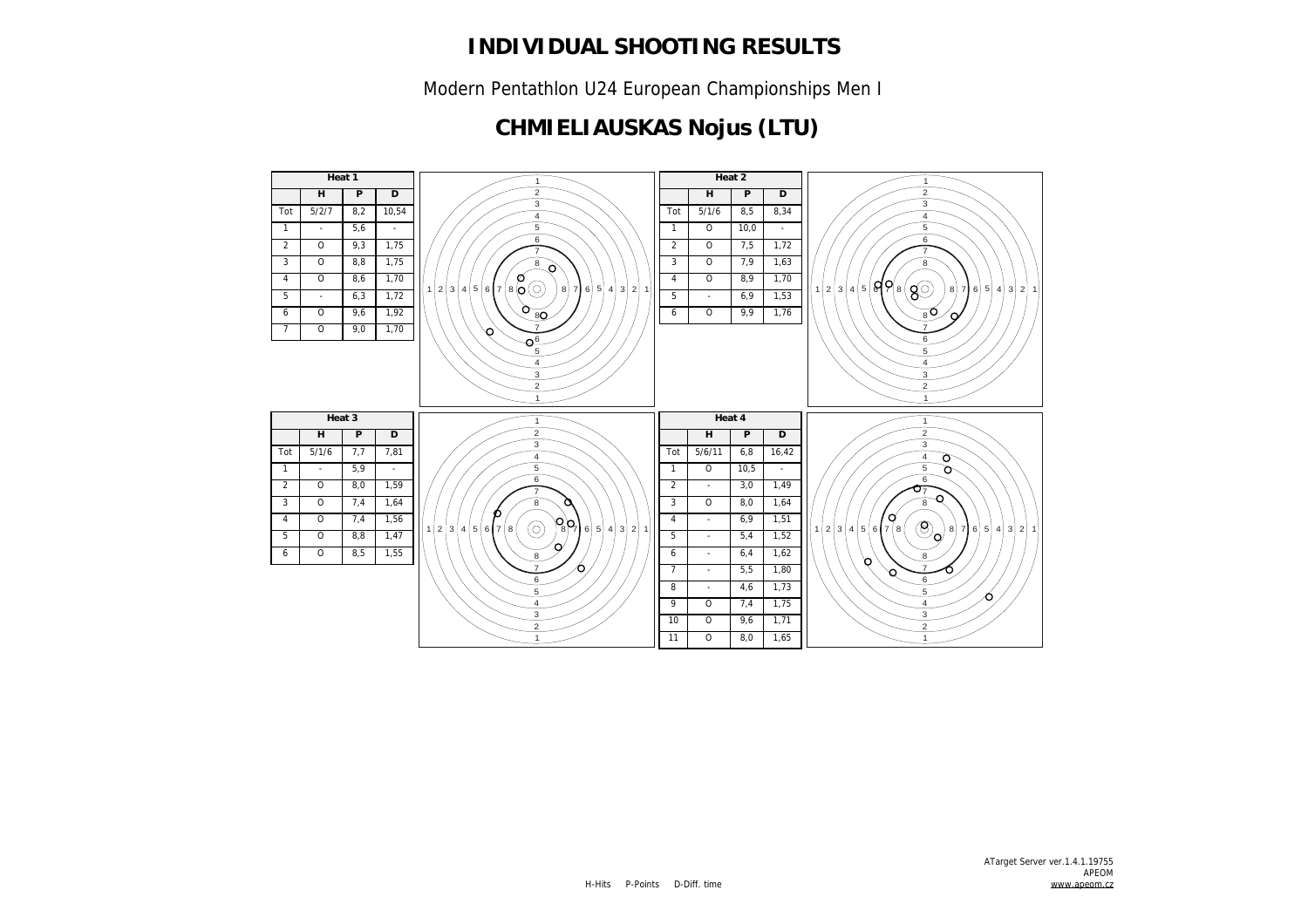Modern Pentathlon U24 European Championships Men I

## **CHARLTON Ross (GBR)**

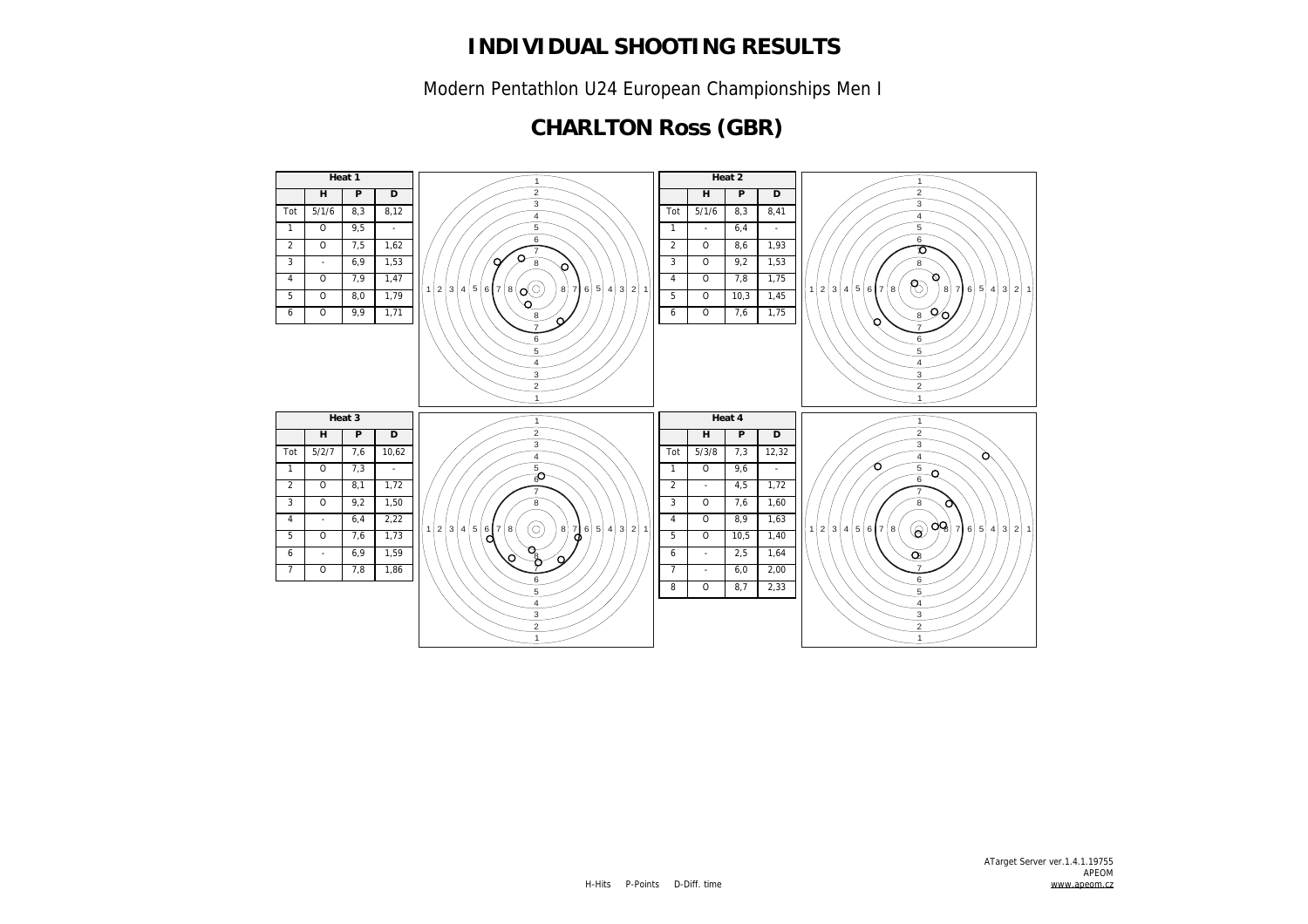Modern Pentathlon U24 European Championships Men I

## **MUELLER Vital (SUI)**

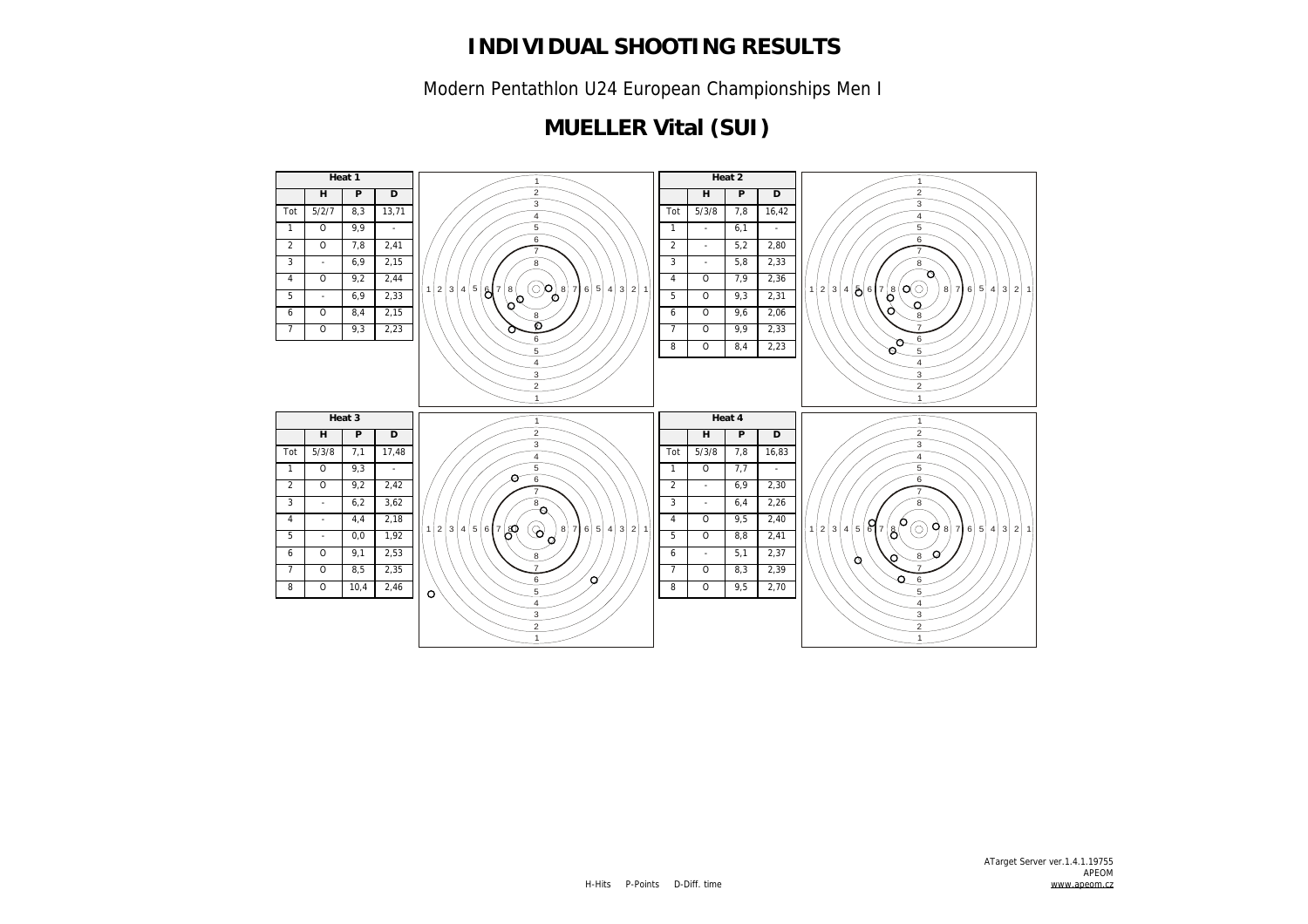Modern Pentathlon U24 European Championships Men I

## **DANA Vojtech (CZE)**

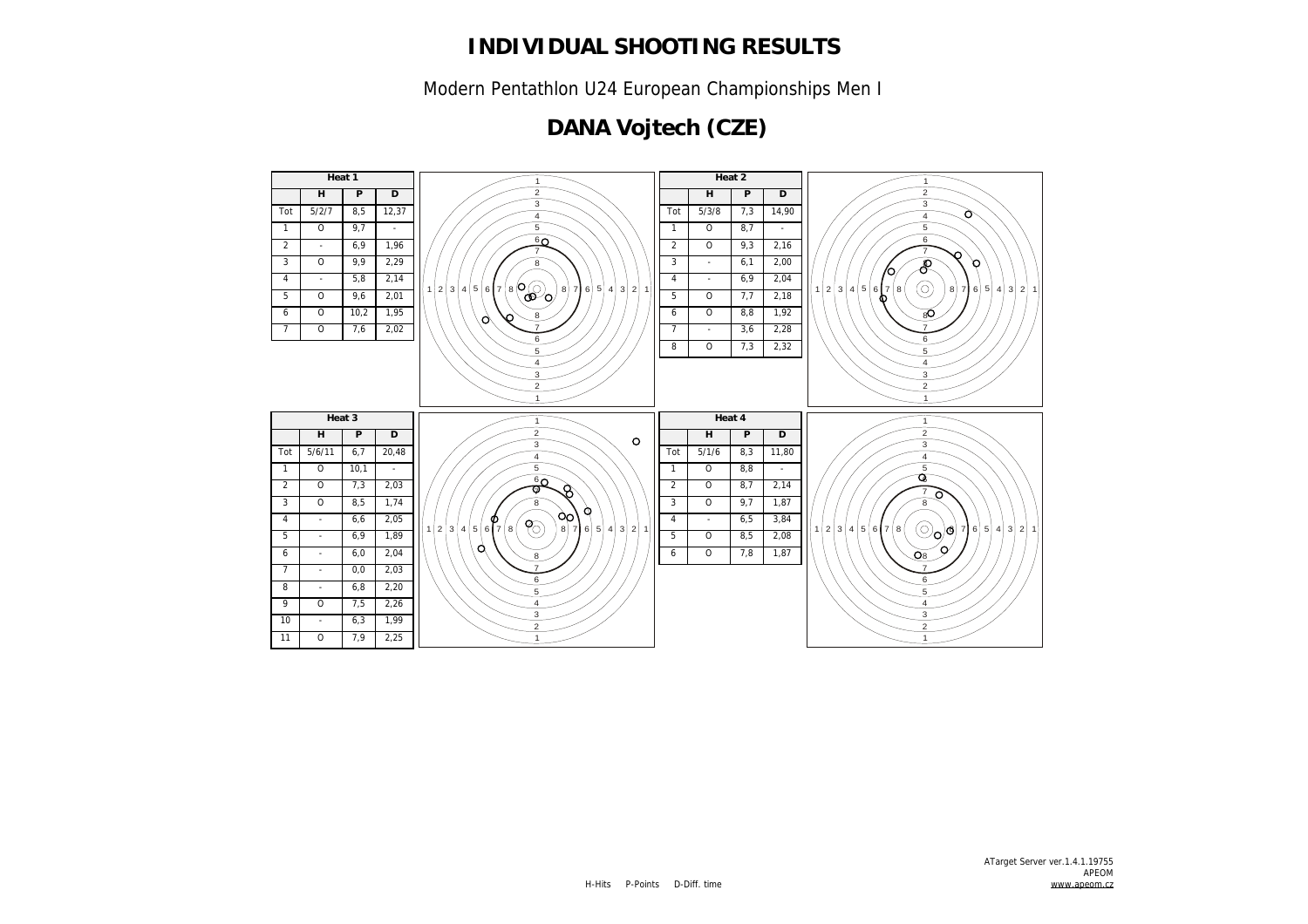Modern Pentathlon U24 European Championships Men I

## **CALISKAN Yunus (TUR)**

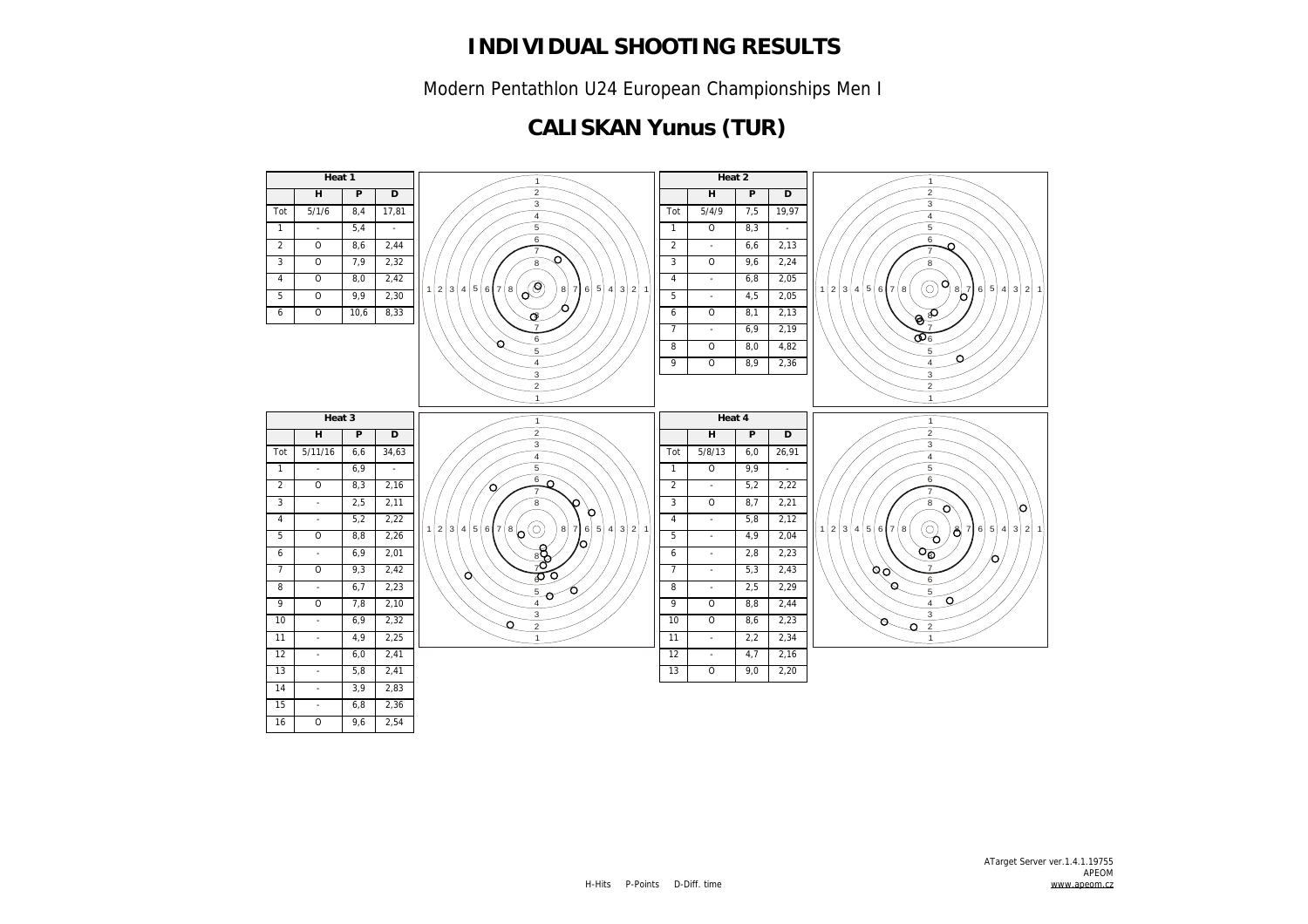Modern Pentathlon U24 European Championships Men I

## **KHIJAKADZE Gaga (GEO)**